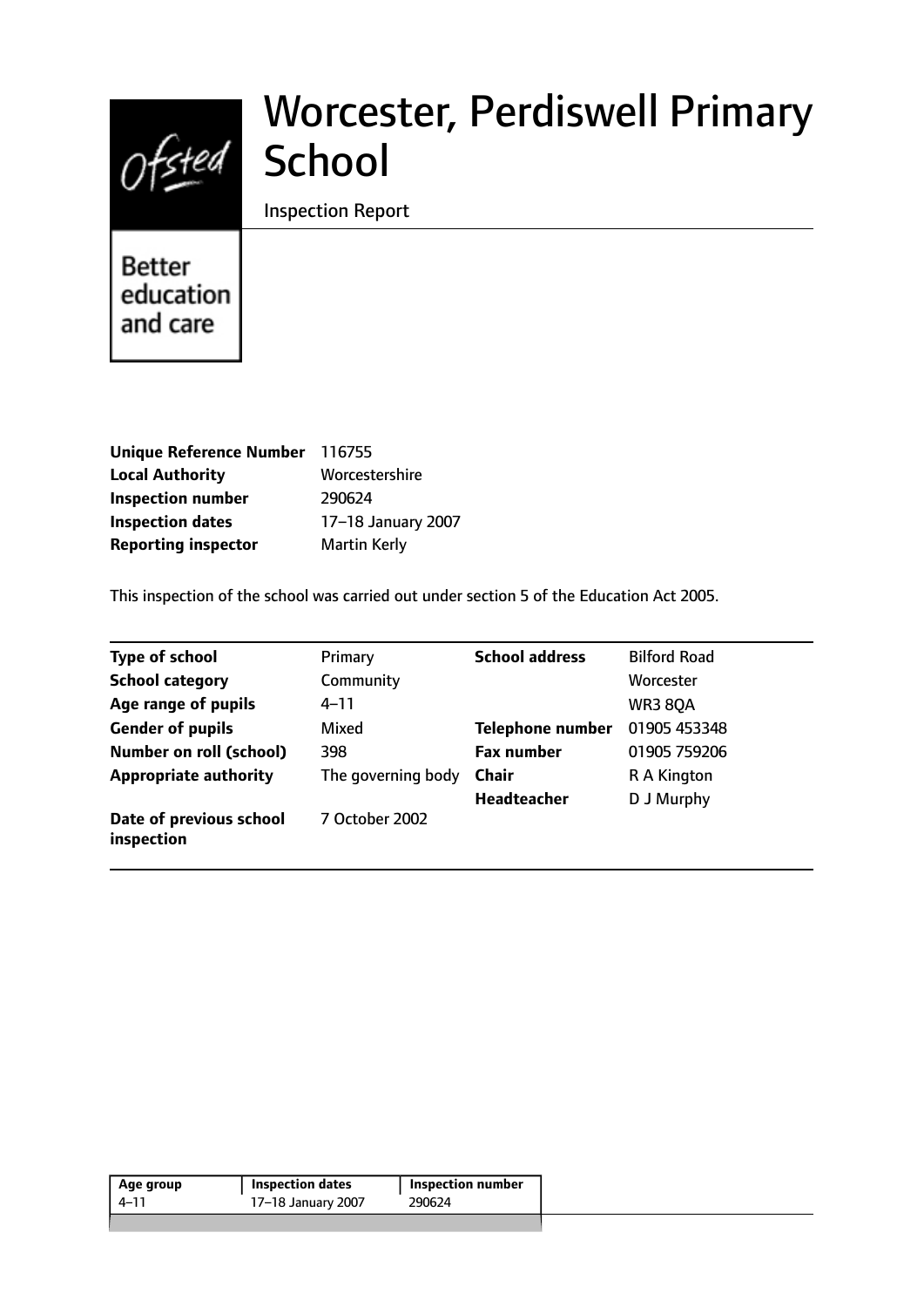© Crown copyright 2007

Website: www.ofsted.gov.uk

This document may be reproduced in whole or in part for non-commercial educational purposes, provided that the information quoted is reproduced without adaptation and the source and date of publication are stated.

Further copies of this report are obtainable from the school. Under the Education Act 2005, the school must provide a copy of this report free of charge to certain categories of people. A charge not exceeding the full cost of reproduction may be made for any other copies supplied.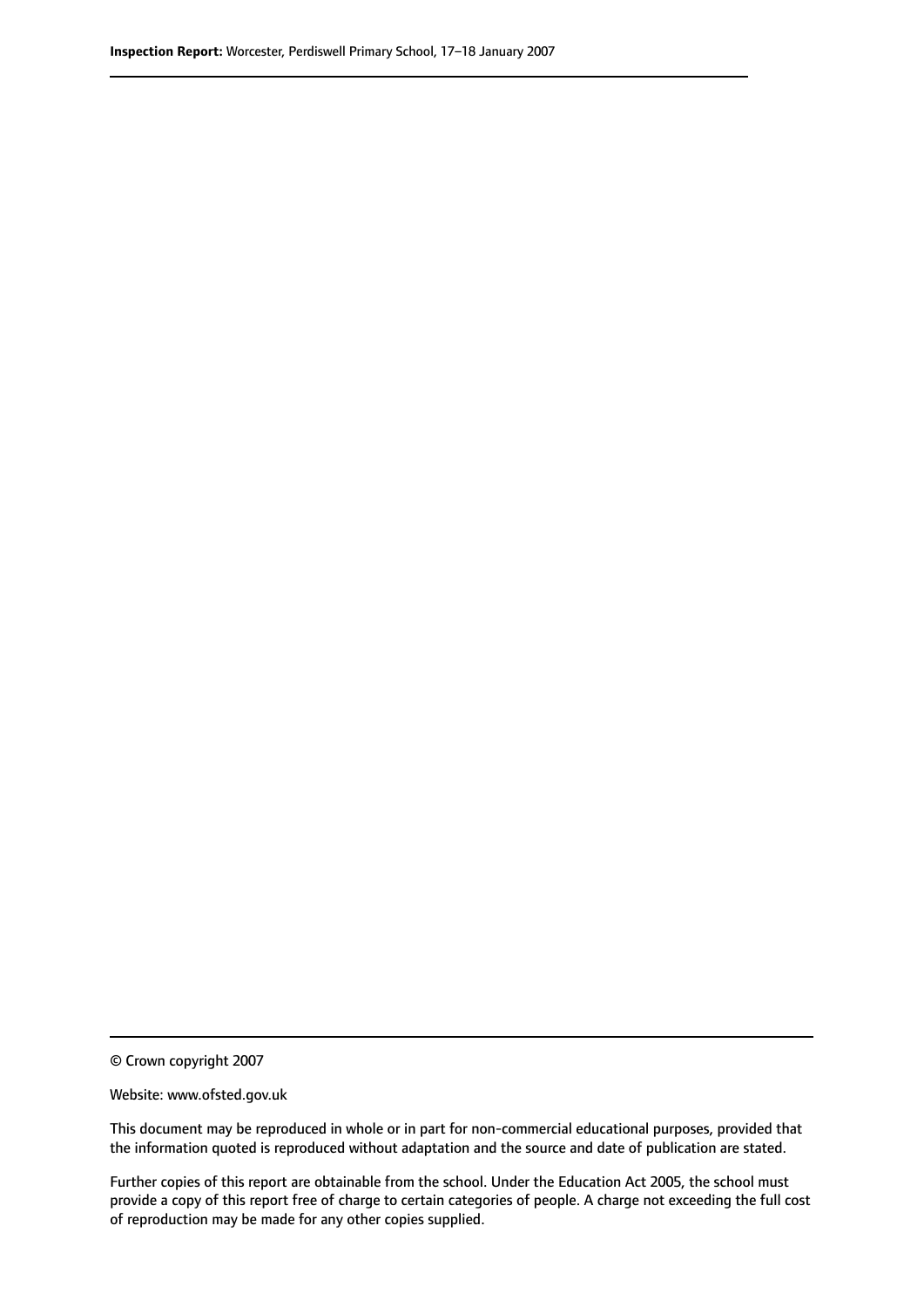# **Introduction**

The inspection was carried out by three Additional Inspectors.

## **Description of the school**

The school is considerably larger than average. It serves an area with a wide range of socio-economic characteristics and broadly in line with those found nationally. Relatively few pupils are from disadvantaged backgrounds or eligible for free school meals. No pupils have statements of special educational need. The proportion of pupils with learning difficulties is close to the national average. Almost all the pupils are White British and speak English as their first language.

#### **Key for inspection grades**

| Grade 1 | Outstanding  |
|---------|--------------|
| Grade 2 | Good         |
| Grade 3 | Satisfactory |
| Grade 4 | Inadequate   |
|         |              |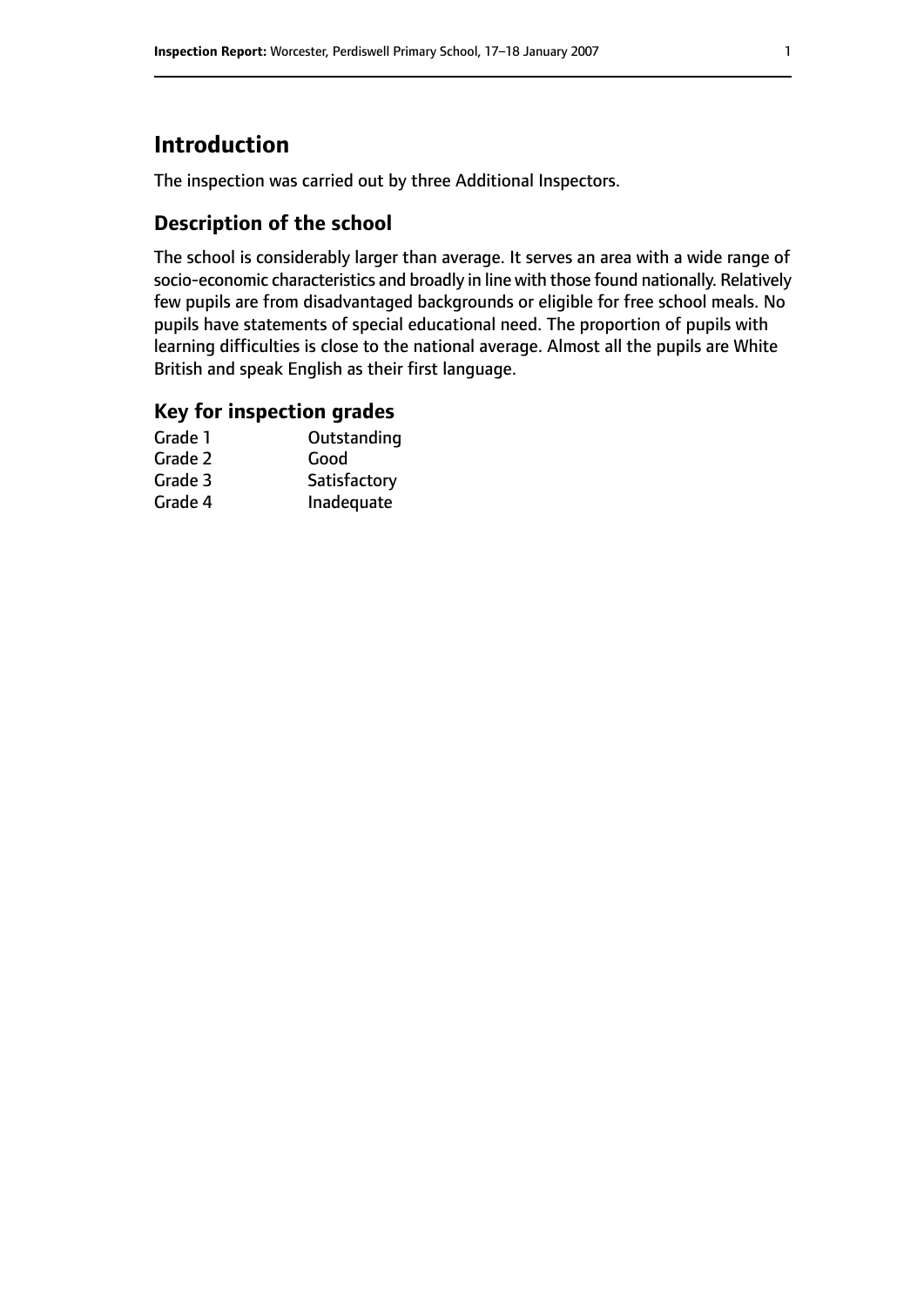## **Overall effectiveness of the school**

#### **Grade: 3**

This is a satisfactory school. It has a significant number of strengths, particularly related to the personal development of pupils. Weaknesses in aspects of monitoring of the school's performance contibute to some inconsistencies in practice and pupils' achievement. Standards have risen since the last inspection and the school has made satisfactory progress in addressing previous weaknesses. Although the school accurately identifies most of the main priorities for further development and is satisfactorily placed to improve further, it does not have a complete picture of its strengths and weaknesses and tends to overestimate its performance in some aspects.

The achievement of pupils is satisfactory and standards are in line with the national average. Achievement improves rapidly in Year 6 and, as a result, the attainment of a large minority of pupils is above the national average by the end of Year 6. Some of the comprehensive data collected by the school on pupils' performance give confusing messages and they are not collated or analysed well enough to identify current standards and the variations in rates of progress. Pupils are exceptionally polite and considerate asthey move around the school. Their personal development and well-being are good, particularly their behaviour and attitudes to each other and school. These attributes contribute strongly to their learning. Teaching and learning are satisfactory. There are many instances of good practice, but the quality is variable between lessons and classes as some improvements, such as in assessment, have not yet become fully established and pupils are not always sufficiently challenged. The range and quality of curriculum experiences are good. Throughout the school pupils are well cared for, supported and guided. This view is endorsed by almost all parents. One of many similar comments received from parents read, 'The headteacher and staff genuinely care for the welfare of all the children and are always willing to talk through any concerns you have.' The provision and standards in the Foundation Stage are satisfactory. Here there is some good teaching, but the children's learning experiences are restricted by the lack of high quality resources and equipment.

Leadership and management are satisfactory. Recent extensions to the leadership team successfully involve more staff in leadership roles helping give them a better understanding of whole school developments. There is a lack of a systematic approach and a clear focus when monitoring the performance of the school, and an over-reliance on informal ways of reporting findings at all levels. This helps lead to the incomplete picture of performance and some inconsistencies in practice. The school is working with commitment to address the priorities for action, although it does not have sufficiently detailed and formalised action plans to show what it intends to do.

#### **What the school should do to improve further**

- $\cdot$  Monitor the performance of the school more systematically so that this information can be used to draw up detailed actions for improvement.
- Improve the achievement of pupils by ensuring new initiatives being developed to strengthen teaching and learning are consistently implemented.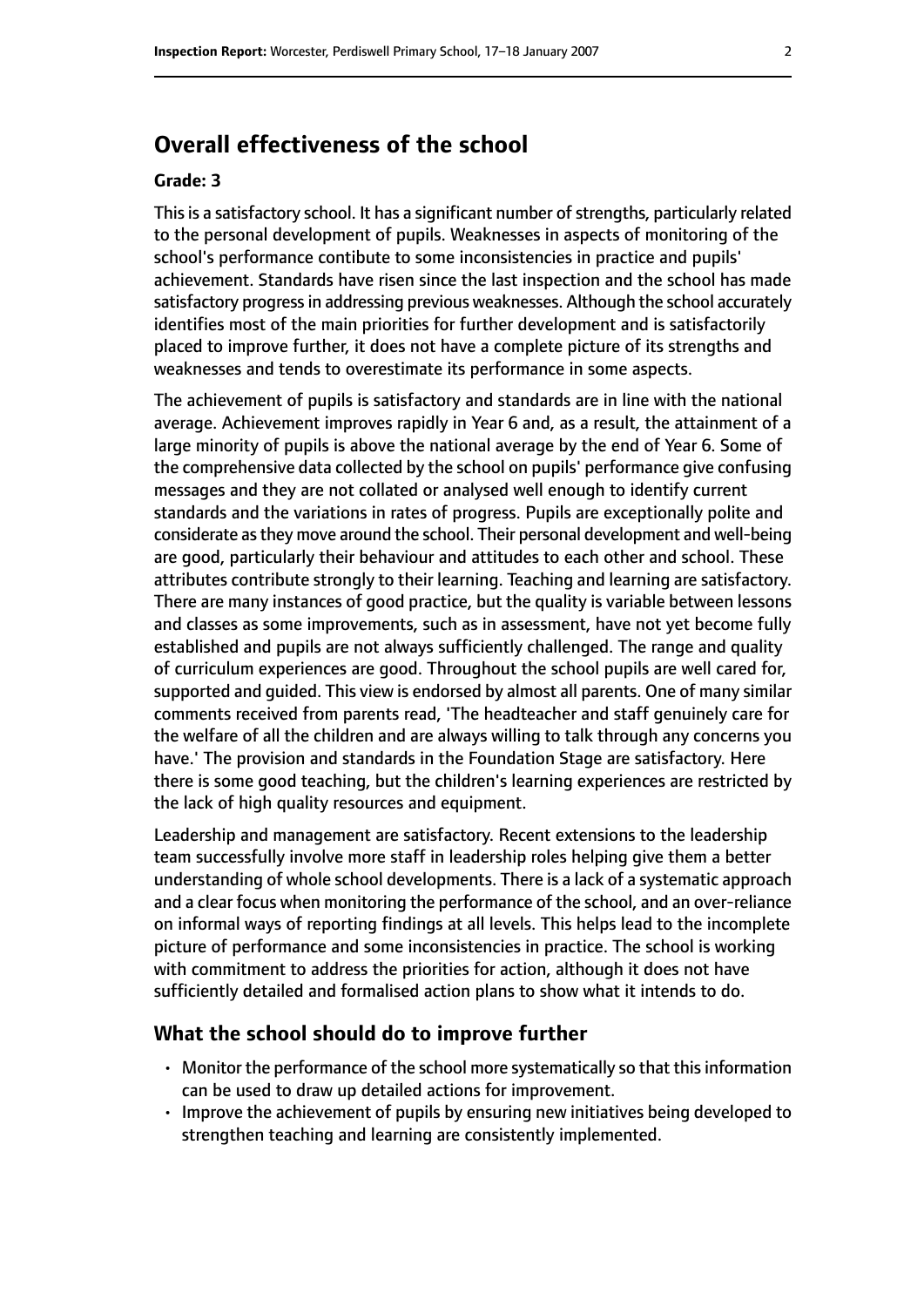- Ensure that performance data are used effectively in planning appropriately challenging work for pupils.
- Improve the range and quality of resources and equipment in the Foundation Stage in order to extend children's learning experiences.

## **Achievement and standards**

#### **Grade: 3**

Standards are in line with the national average and the achievement of pupils is satisfactory. The attainment of children on arrival in the Foundation Stage is in line with national expectations. Children achieve satisfactorily in their first year, attaining standards in all areas close to national expectations but not always as high as some of the school's data indicate. In Years 1 to 5 pupils continue to make satisfactory progress. Results from national assessments at the end of Year 2 show that standards are usually very close to the national average in reading, writing and mathematics. They rose above this in 2006, but are set to be broadly average again in 2007.

Results in national tests for Year 6 fluctuate from year to year. They rose in 2006 and standards were above average in English, mathematics and science. A range of test results in 2006 at the end of Year 5, for the current Year 6 pupils, showed conflicting evidence of progress. These pupils are now making good progress in Year 6 but are not fully on course to meet their challenging targets because earlier progress in Years 3, 4 and 5 had been too variable, particularly in writing. Pupils with significant learning difficulties achieve well, especially when targeted for specific support in small groups. For example, some of these pupils have made a whole year's progress in reading in just 10 weeks.

### **Personal development and well-being**

#### **Grade: 2**

Pupils' spiritual, moral, social and cultural development is good. Pupils are very sensitive and thoughtful about the consequences of their actions, for example in the exceptional way in which they move calmly around the school. They also take their responsibilities seriously as they do in their work related to the vibrant eco-committee. There are some missed opportunities in assemblies though, to reflect on the beauty and mysteries of life and strengthen further pupils' spiritual development. Many pupils play their part well in contributing to the community, including enthusiastically managing the school's waste paper for recycling. Pupils greatly enjoy all school activities. Punctuality is good and attendance is satisfactory. Pupils talk knowledgably about how to stay safe and issues learnt in the 'stop, think, act, react' programme. They are aware of the importance of healthy lifestyles, and keenly participate in various physical activities. Pupils are gaining a good range of study skills needed for their next stage of education and later working life.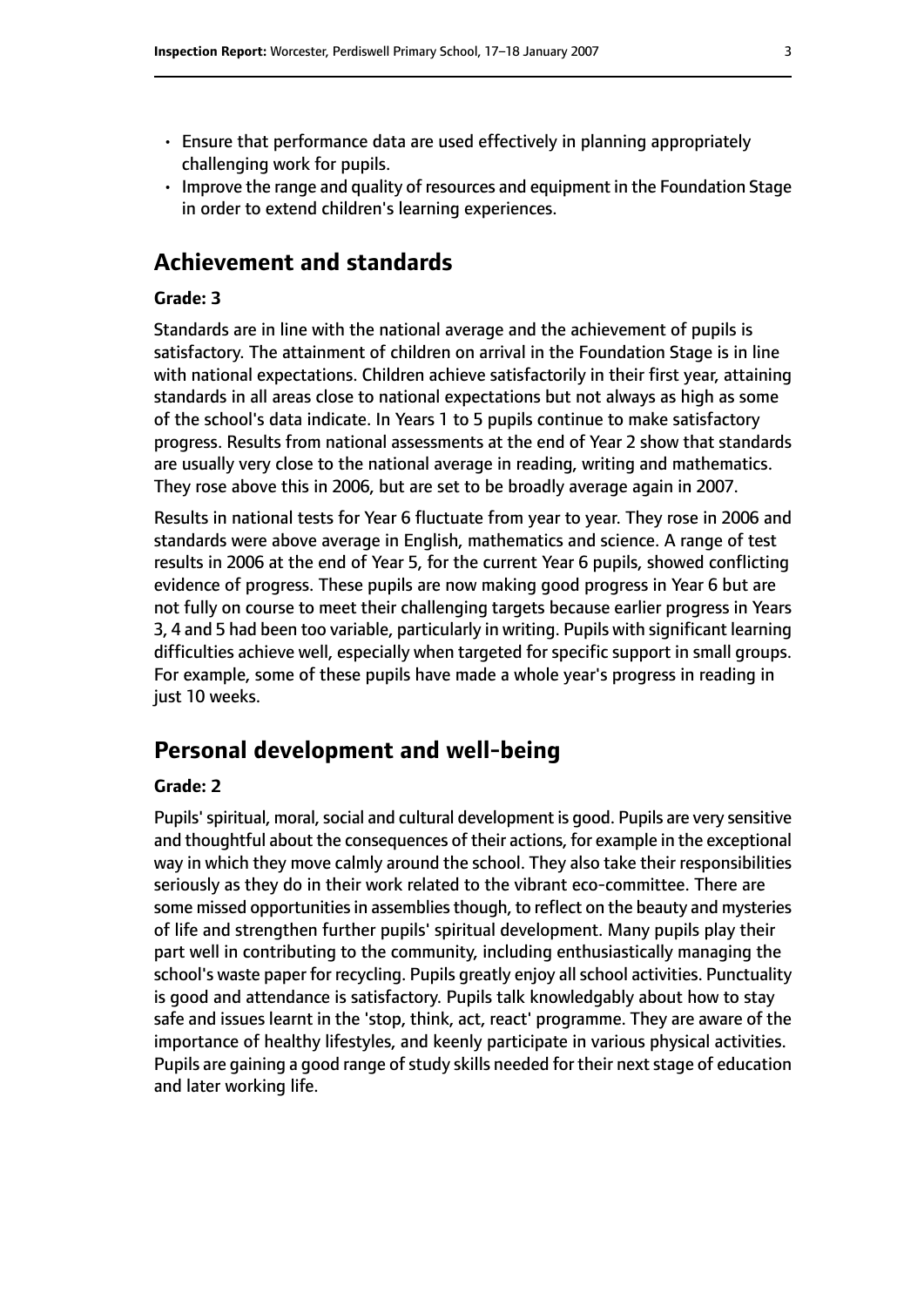## **Quality of provision**

#### **Teaching and learning**

#### **Grade: 3**

There are some good features of teaching and learning throughout the school, such as the very good relationships between teachers and pupils, with a good learning atmosphere in almost all lessons. Teachers and teaching assistants frequently make good use of pupils' social and collaborative skills and this promotes good learning, for example when assessing each other's limericks in pairs. There are other instances of good practice, including new approaches to help pupils assess their own writing, but the application of new ideas varies considerably from class to class. Inconsistencies restrict learning to satisfactory in many lessons. In some lessons, including those when older pupils are divided into ability sets for English and mathematics, work is not sufficiently tailored to the needs of different groups within the lesson; in others teachers' questioning does not deliberately target specific pupils. In the Foundation Stage children have a limited range of learning experiences, particularly out of doors.

#### **Curriculum and other activities**

#### **Grade: 2**

The curriculum is broad and balanced and made interesting for the pupils. The school has several nationally recognised awards reflecting its good curriculum. These include the Healthy Schools, Green Flag and Activemark awards and the FA Charter mark. Other strengths include physical education and personal, social, health and emotional education, which contribute to the pupils' good personal development and appreciation of physical fitness. In addition to the limitations in equipment within the Foundation Stage for imaginative play, the school has identified the need to upgrade some of its computer equipment to maintain pupils' current good opportunitiesto use information and communication technology across the curriculum. Pupils really enjoy the numerous enrichment activities outside of the classroom, such as rehearsals for the spoof 'Rebecca Riding Hood' production, which took place during the inspection.

#### **Care, guidance and support**

#### **Grade: 2**

Pupils' care and welfare are among the school's highest priorities. Pupils feel safe and report being confident about how the school would react if, for example, someone felt they were being bullied. Pupils with significant academic and personal difficulties and problems are identified early and supported very well, enabling them to play a full part in school life. Younger pupils are cared for by Year 6 pupils in the playground. The school rigorously implements a robust range of statutory procedures designed to safeguard pupils. Most pupils are aware of their short-term learning targets, many of which are carefully selected and clear, providing good support for pupils' academic guidance. For example one told inspectors, 'My numeracy target is to be able to draw, measure and recognise different sized angles.'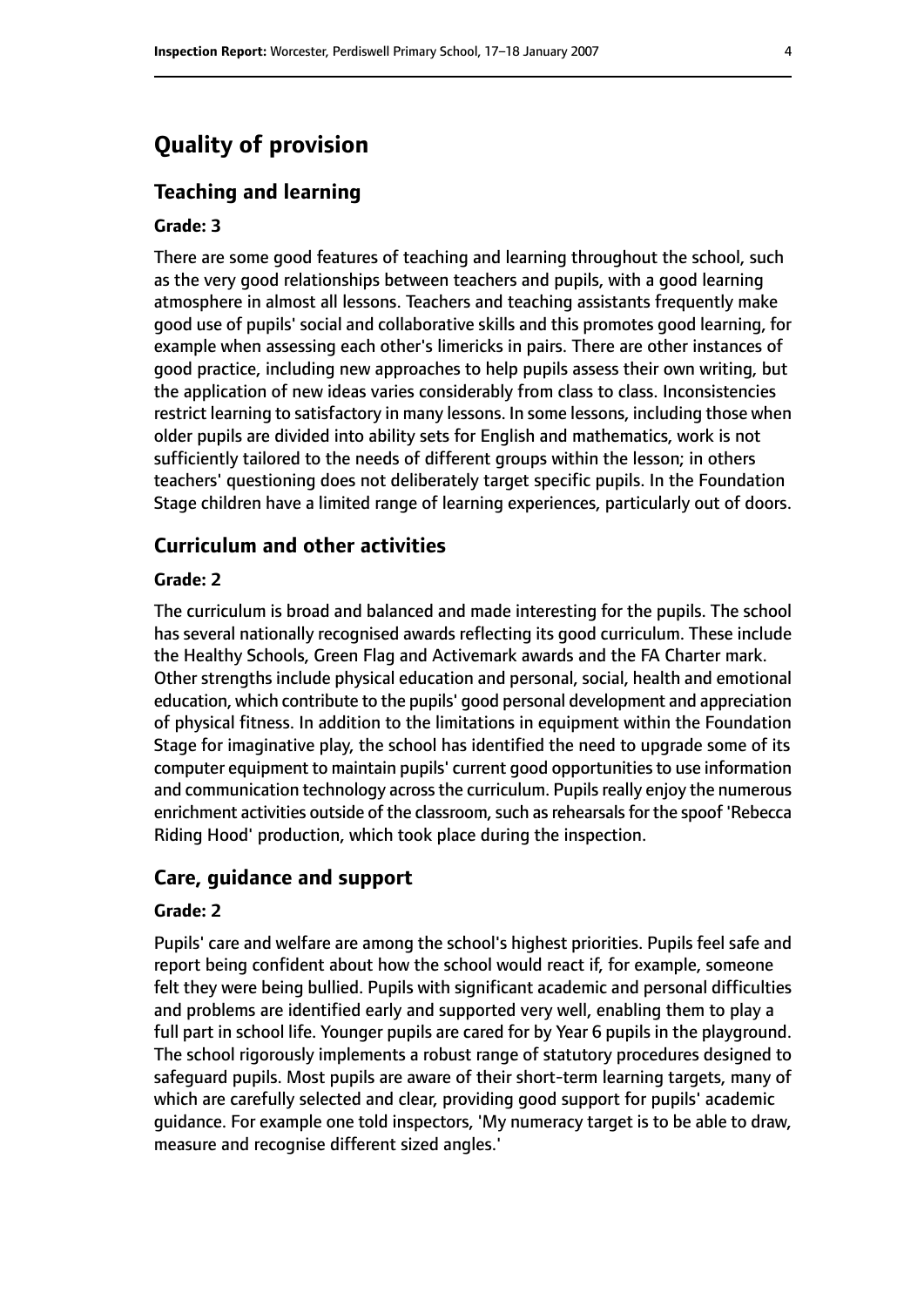## **Leadership and management**

#### **Grade: 3**

The headteacher's commitment to promoting the personal development and well-being of all the pupils has successfully led to the caring family-style ethos within this large school as well as rising academic standards. The arrangements for pupils with learning needs are very well managed and this leads to the good progress made by many of these pupils. Members of the expanded and restructured leadership team and subject coordinators are becoming more involved in leading developments and informally monitoring the performance of the school. This is strengthening the overall leadership and management.

Despite the increasing monitoring being carried out there is a lack of systematic and carefully focused checks, including on the quality of teaching and learning. Monitoring has had some success, for example in introducing new approaches to teaching writing, but has not identified in sufficient detail exactly what needs to improve so leaders can plan exactly the right action to bring about improvements across the whole school. Consequently a number of good initiatives are taken up by teachers but not consistently applied in all classes. The systems for tracking the progress of individual pupils and whole year groups are satisfactory, but some data appear to be confusing or misleading when passed on to the next teacher making it more difficult for them to plan their pupils' work.

Governors fulfil their statutory responsibilities and are supportive of the school. However, within their relatively short meetings they are not sufficiently informed about the most important aspects of the school's performance.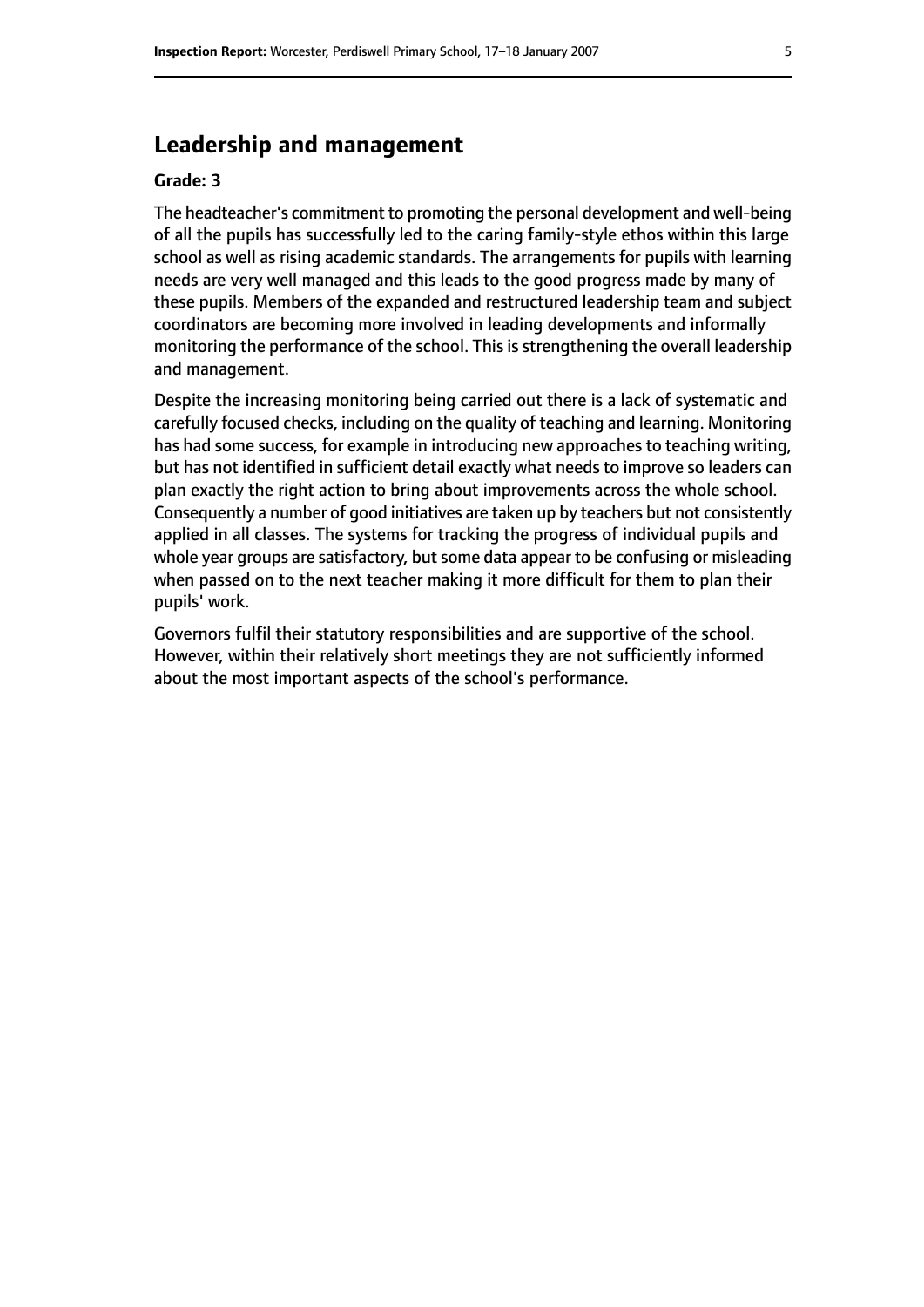**Any complaints about the inspection or the report should be made following the procedures set out inthe guidance 'Complaints about school inspection', whichis available from Ofsted's website: www.ofsted.gov.uk.**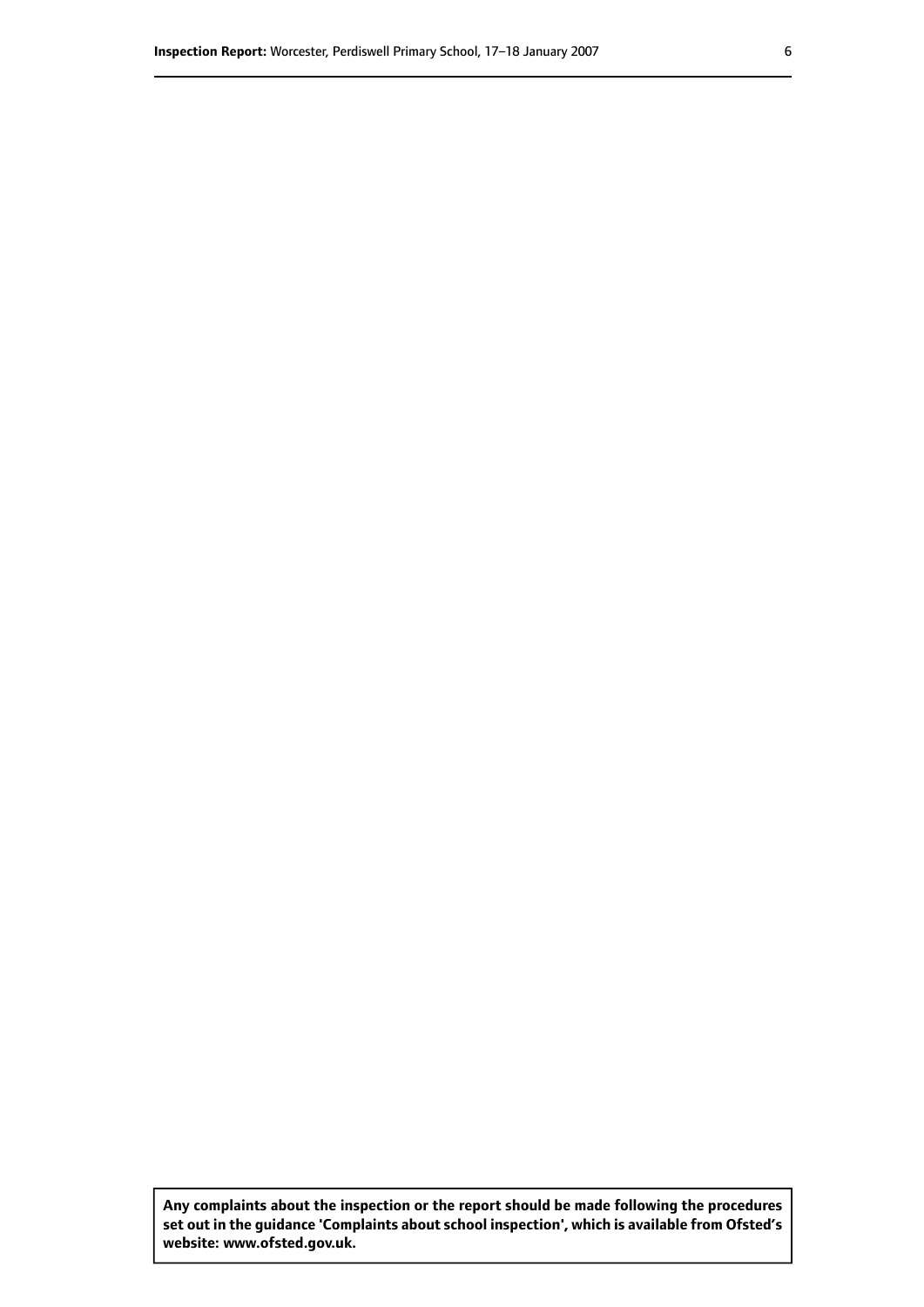# **Inspection judgements**

| Key to judgements: grade 1 is outstanding, grade 2 good, grade 3 satisfactory, and grade 4 | <b>School</b>  |
|--------------------------------------------------------------------------------------------|----------------|
| inadeauate                                                                                 | <b>Overall</b> |

## **Overall effectiveness**

| How effective, efficient and inclusive is the provision of education, integrated<br>care and any extended services in meeting the needs of learners? |     |
|------------------------------------------------------------------------------------------------------------------------------------------------------|-----|
| How well does the school work in partnership with others to promote learners'<br>well-being?                                                         |     |
| The quality and standards in the Foundation Stage                                                                                                    |     |
| The effectiveness of the school's self-evaluation                                                                                                    |     |
| The capacity to make any necessary improvements                                                                                                      |     |
| Effective steps have been taken to promote improvement since the last<br>inspection                                                                  | Yes |

## **Achievement and standards**

| How well do learners achieve?                                                                               |  |
|-------------------------------------------------------------------------------------------------------------|--|
| The standards <sup>1</sup> reached by learners                                                              |  |
| How well learners make progress, taking account of any significant variations between<br>groups of learners |  |
| How well learners with learning difficulties and disabilities make progress                                 |  |

## **Personal development and well-being**

| How good is the overall personal development and well-being of the<br>learners?                                  |  |
|------------------------------------------------------------------------------------------------------------------|--|
| The extent of learners' spiritual, moral, social and cultural development                                        |  |
| The behaviour of learners                                                                                        |  |
| The attendance of learners                                                                                       |  |
| How well learners enjoy their education                                                                          |  |
| The extent to which learners adopt safe practices                                                                |  |
| The extent to which learners adopt healthy lifestyles                                                            |  |
| The extent to which learners make a positive contribution to the community                                       |  |
| How well learners develop workplace and other skills that will contribute to<br>their future economic well-being |  |

## **The quality of provision**

| $\Box$ How effective are teaching and learning in meeting the full range of the $\Box$<br>  learners' needs?        |  |
|---------------------------------------------------------------------------------------------------------------------|--|
| $\mid$ How well do the curriculum and other activities meet the range of needs<br>$\mid$ and interests of learners? |  |
| How well are learners cared for, guided and supported?                                                              |  |

 $^1$  Grade 1 - Exceptionally and consistently high; Grade 2 - Generally above average with none significantly below average; Grade 3 - Broadly average to below average; Grade 4 - Exceptionally low.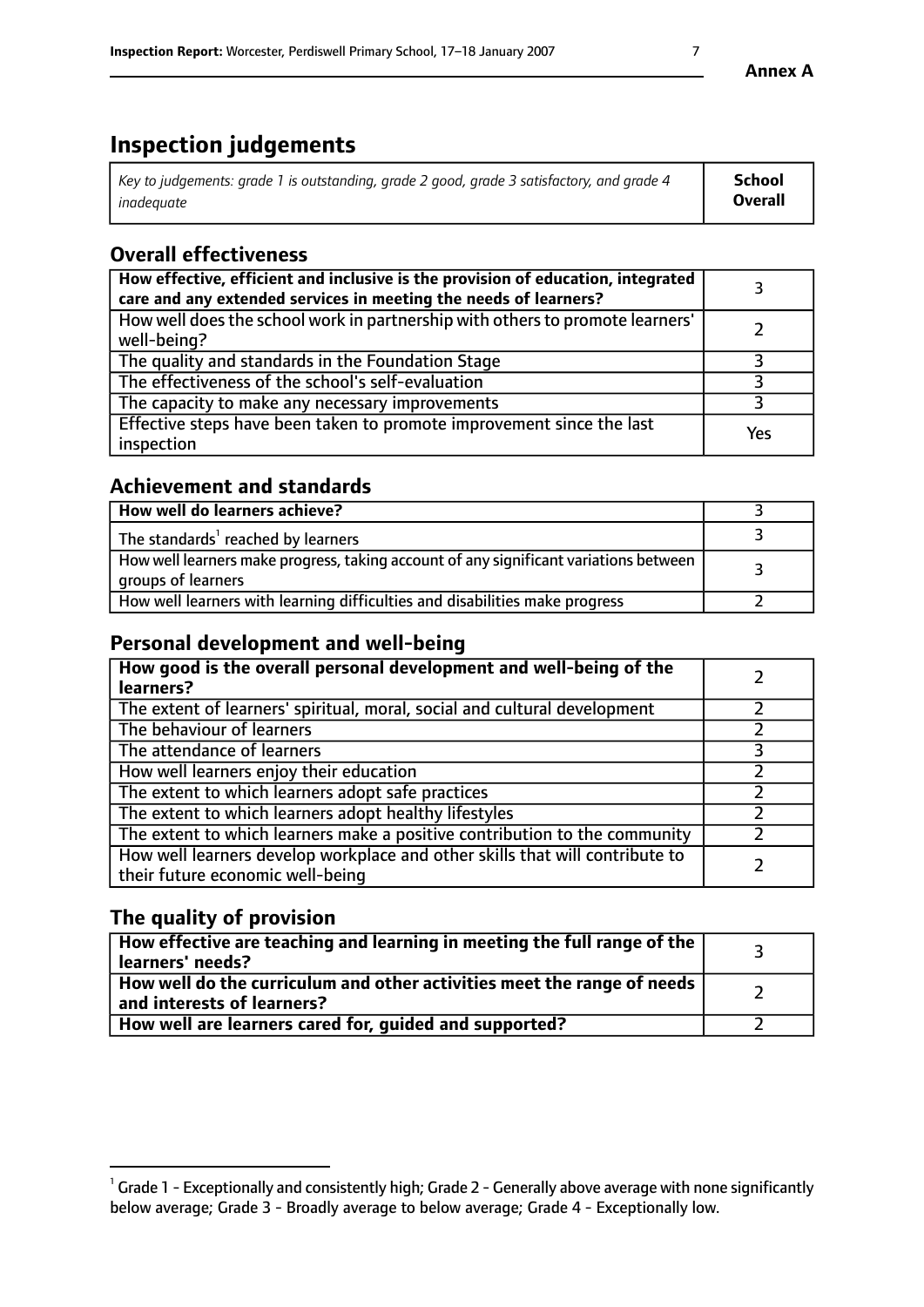# **Leadership and management**

| How effective are leadership and management in raising achievement<br>and supporting all learners?                                              |           |
|-------------------------------------------------------------------------------------------------------------------------------------------------|-----------|
| How effectively leaders and managers at all levels set clear direction leading<br>to improvement and promote high quality of care and education |           |
| How effectively performance is monitored, evaluated and improved to meet<br>challenging targets                                                 | 3         |
| How well equality of opportunity is promoted and discrimination tackled so<br>that all learners achieve as well as they can                     |           |
| How effectively and efficiently resources, including staff, are deployed to<br>achieve value for money                                          | 3         |
| The extent to which governors and other supervisory boards discharge their<br>responsibilities                                                  | 3         |
| Do procedures for safequarding learners meet current government<br>requirements?                                                                | Yes       |
| Does this school require special measures?                                                                                                      | No        |
| Does this school require a notice to improve?                                                                                                   | <b>No</b> |